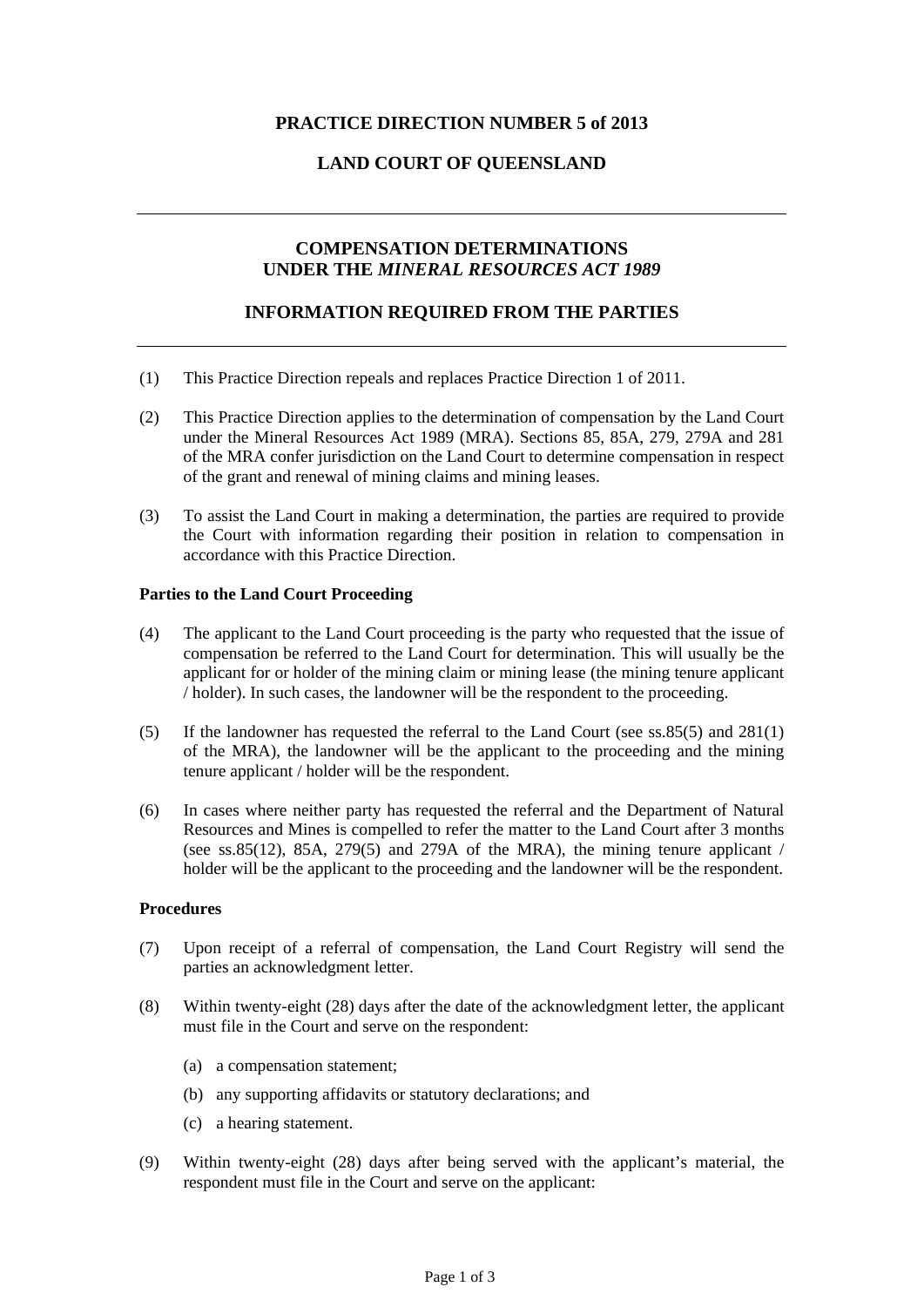- (a) a compensation statement (which should also identify any aspects of the applicant's compensation statement with which the respondent agrees or disagrees and the reasons for any disagreement);
- (b) any supporting affidavits or statutory declarations; and
- (c) a hearing statement.
- (10) If the applicant does not serve any material in accordance with paragraph (8) above, the acknowledgment letter from the Land Court Registry will nominate a due date for the respondent's material which will be no less than 28 days from the last day of the applicant's 28-day period.
- (11) Within seven (7) days after being served with the respondent's material, the applicant is to file in the Court and serve on the respondent any material in reply to the respondent's material.
- (12) If the respondent does not serve any material in accordance with paragraph (9) above, the applicant must notify the Court as soon as possible and no later than the due date nominated in the acknowledgment letter from the Land Court Registry.
- (13) If either party desires further time to comply with these procedures, that party must immediately contact the other party and seek their written consent. A written request for an extension of time, together with a copy of the other party's consent, should then be forwarded to the Court **before** the relevant due date. If the other party does not consent to the extension, a written request can still be made to the Court and the Court will determine whether it is appropriate in all the circumstances.
- (14) The due dates identified in the acknowledgment letter from the Land Court Registry remain set until formally changed by the Court.

#### **Compensation Statement**

- (15) A "compensation statement" means a statement detailing the amount of compensation the party considers the Court should determine having regard to:
	- (a) in the case of a mining claim the criteria in  $s.85(7)$  and (8) of the MRA; or
	- (b) in the case of a mining lease the criteria in s.281(3) and (4) MRA.
- (16) The compensation statement should address **all** the criteria in the relevant MRA provisions, including:
	- (a) The total amount of compensation, supported by:
		- (i) sufficient information on how the amount is calculated;
		- (ii) sufficient information about any losses or expenses claimed, including management costs; and
		- (iii) sufficient evidence in support of the amount claimed for each head of compensation, in particular, valuation and economic evidence in support of each head.
	- (b) Details of what the proposed mining area:
		- (i) is currently used for; and